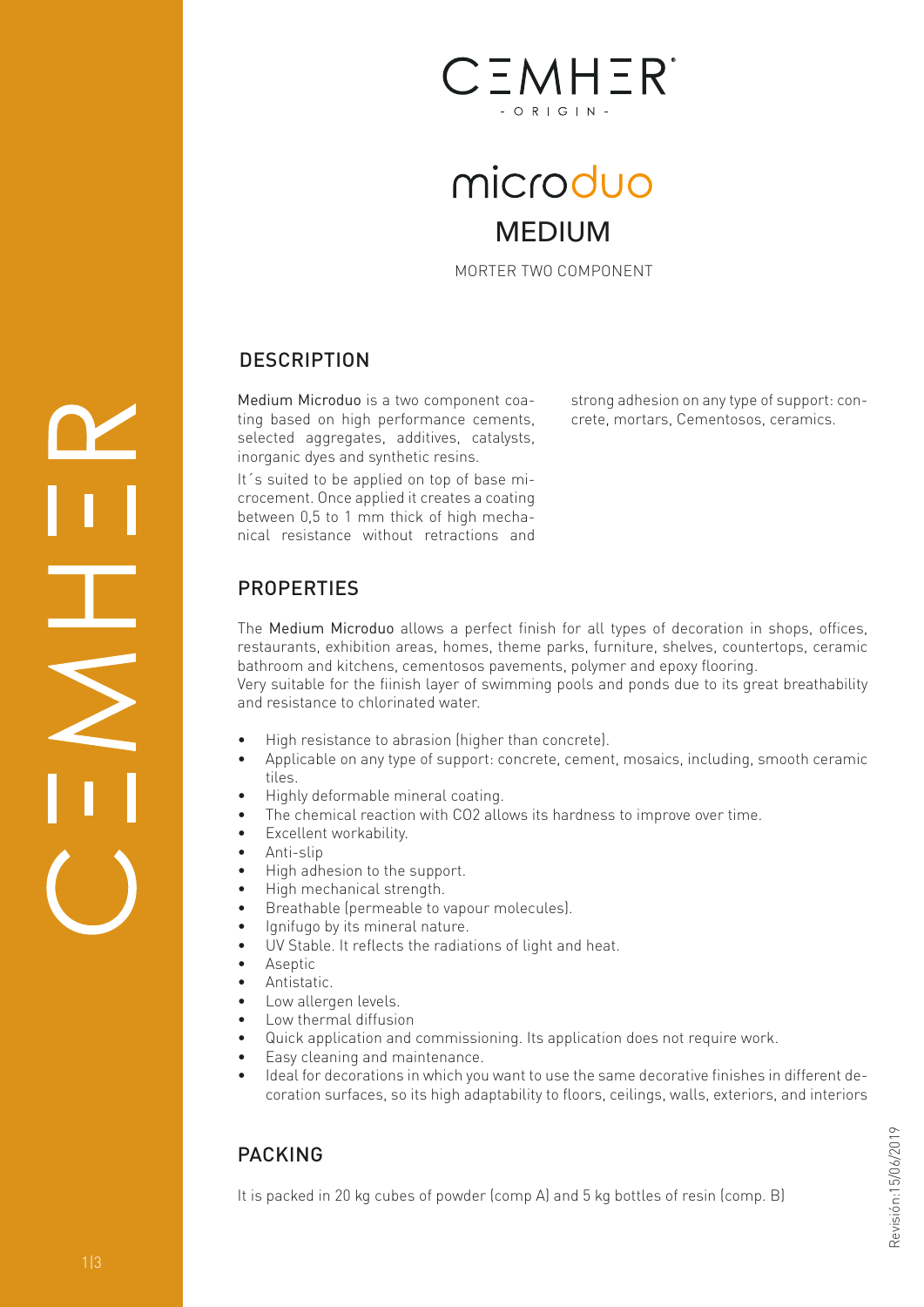#### SURFACE PREPARATION

The support must be clean, free of grease or oils and the substrate in good conditions of levelling and resistance. Take particular attention to those apparently clean substrates but which contains waxes, silicones or salts. The medium microduo is designed to be applied on top the Microduo Base. Depending on the smoothing achieved in the first two hands of BASE MICROCEMENTO, it will be advisable to sand the surface. MEDIUM MICROCEMENTO due to its very fine granulometry is not designed to level surfaces. On Pladur and plasters, and in general on

#### MIXTURE

The Microduo medium is formulated as a base of a powder component and a liquid component, which are homogeneously mixed in the function of the desired consistency, as follows: Add component A in a container and then continue and gradually, Pour the components B into the desired do-

## APPLICATION

Apply one to three coats of MEDIUM MICRO-CEMENTO according to the desired aesthetic finish, extending it with the aid of a flexible trowel, tightening the product well, to obtain a estuco effect

Before the application of each layer, let dry the previous one, checking that it is not wet to the touch and make a smooth sanding with orbital sanding sandpaper of grain 40 - 80. So eliminate the irregularities.

the supports that distrust of its state, the use of the UNION BRIDGE PRIMER is recommended to guarantee the adhesion in all type of surfaces.

On Cement mortars the use of UNION BRI-DGE PRIMER allows a more fluid application of the product by avoiding the accelerated dehydration of the MICROCEMENTO by the absorption generated from the support.

sage for the chosen consistency while homogenizing the product with low revolution mechanical stirrer. Mix for less than 2 minutes until a uniform and lump free mixture is obtained.

If the support is in good condition and with good planimetry, the microcement can be applied directly.

In case of burrs, it is recommended to sand since MEDIUM MICROCEMENTO is not designed to level it. The size grain of the sandpaper must be chosen according to the required requirements.

It is recommended not to exceed 1 mm thickness per layer of applied product.

Dry application on wet: It is recommended to get thickness in the first layer with a paste of thixotropic consistency, in the second coat applye a paste of more fluid consistencies and so to achieve the stucco effect desired

Wet application on wet: Once the coat is in the setting phase (hardened) but moist to the touch, tighten the entire surface with the trowel to introduce the sand into it and soobtain the necessary stucco effect.

#### DRYING

Leave to dry 3 hours between coats. Allow drying 24 hours before applying the sealer.

#### WORKING TIME

The working time is 2 to 3 hours under standard ambient and support conditions (20ºC relative humidity 65%). It is recommended to perform kneading according to the performance achieved, depending on the environmental and support factors)

## CONSUMPTION

The MEDIUM MICROCEMENTO consumption is approximately 1 kg / m2. (Three coats)